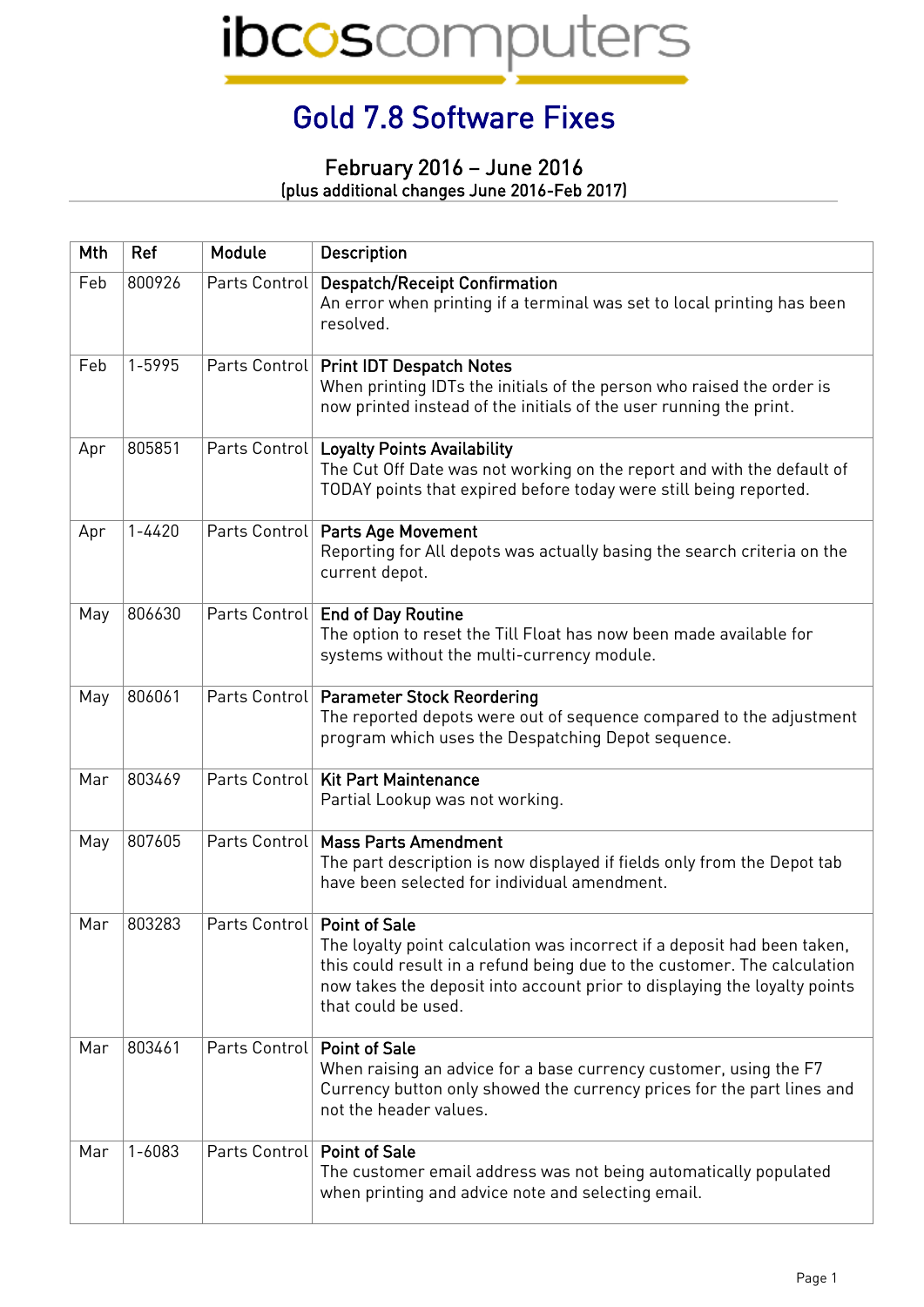| Apr | 801594     | Parts Control   Point of Sale | It is no longer possible to allocate to the same existing purchase order<br>for the same part twice on the same advice.                                                                                                                                                                                                     |
|-----|------------|-------------------------------|-----------------------------------------------------------------------------------------------------------------------------------------------------------------------------------------------------------------------------------------------------------------------------------------------------------------------------|
| Apr | 801850     | Parts Control   Point of Sale | Deposit taken for a part does not always show the amount due to be<br>paid if there is a balance outstanding.                                                                                                                                                                                                               |
| Apr | 804221     | Parts Control                 | <b>Point of Sale</b><br>When transferring a quote to an advice and ordering all lines it was<br>possible for the memo/carriage lines to end up with a zero sold<br>quantity.                                                                                                                                                |
| Apr | 805033     | Parts Control                 | <b>Point of Sale</b><br>Invoicing using an invoice type set to Average price, if the advice was<br>created and set to batch then the average price changed before the<br>batch invoice run the vat calculation was incorrectly based on the<br>original price.                                                              |
| May | 805244     | Parts Control                 | <b>Point of Sale</b><br>Changes have been made to prevent invoices from being raised but then<br>not showing on the End Of Day Report.                                                                                                                                                                                      |
| May | 805854     | Parts Control                 | Point of Sale<br>Advice Confirmation print was sometimes showing a value of 0.01 for<br>carriage lines.                                                                                                                                                                                                                     |
| May | 807234     | Parts Control   Point of Sale | If the retail price was changed on part lines after entry the advice lines<br>temporarily appeared duplicated on screen.                                                                                                                                                                                                    |
| May | 807238     | Parts Control                 | <b>Point of Sale</b><br>When a customer is on stop, if the stop password is entered a tracking<br>record is written to the account. If the stop password was not entered<br>and a cash sale was created the same tracking record was being<br>written. This now has different wording to show a cash sale was<br>generated. |
| May | $1 - 6083$ | Parts Control Point of Sale   | When printing an advice note, and then moving over to the email tab,<br>Gold was not populating the email address field with the customers<br>email address.                                                                                                                                                                |
| May | 806063     | Parts Control                 | <b>Point of Sale</b><br>When the company control file is set to print in bin location order this<br>should not affect the information printed on the advice only the order in<br>which it is printed.                                                                                                                       |
| Dec | 811342     | Parts Control                 | <b>Point of Sale</b><br>A changes has been made to ensure that cash taken in point of sale is<br>stored correctly so as not to cause missing cash book entries.                                                                                                                                                             |
| Feb | 804670     | Parts Control                 | <b>Point of Sale</b><br>Adding a serial part to an advice then using the Sales Total Override<br>option before deleting the part from the advice was incorrectly setting<br>the stock receipt value to 2 instead of 1.                                                                                                      |
| May | 807024     |                               | Parts Control   Invoice Confirmation<br>When recalling stored invoice for further processing, if no changes<br>were made but the user aborts the entry the stored invoice is removed.<br>A warning has been added to prompt users to store the invoice on exit.                                                             |
| Feb | 801415     |                               | Parts Control   Print Final Stock Order<br>Clicking the Contact Code hyperlink was causing an error.                                                                                                                                                                                                                        |
| Feb | $1 - 5742$ |                               | Parts Control   Print Final Stock Order<br>Purchase order format 80 Column Invoice Stationery was printing out of<br>alignment.                                                                                                                                                                                             |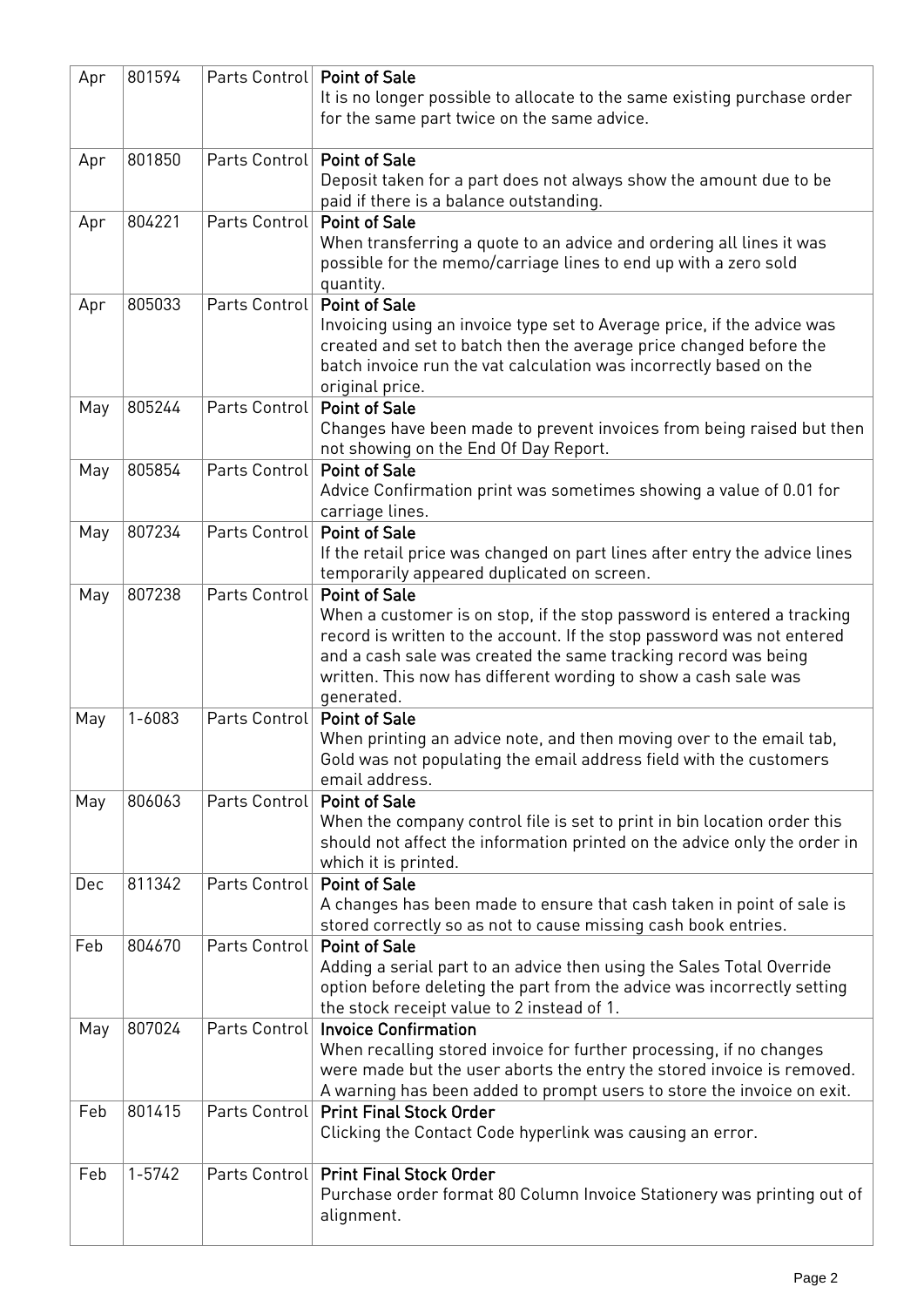| Feb  | 801001     |               | Parts Control   Print Final Stock Order                                                                               |
|------|------------|---------------|-----------------------------------------------------------------------------------------------------------------------|
|      |            |               | An error was generated when attempting to search for a supplier<br>account alphabetically.                            |
| Feb  | 802601/    | Parts Control | <b>Parts Barcode Label Production</b>                                                                                 |
|      | 802890     |               | When selecting to print the narrative, the part number and bin were not<br>printed.                                   |
| Mar  | 803123     | Parts Control | <b>Stock Enquiry</b>                                                                                                  |
|      |            |               | The WIP option from the Audit tab will now still show work in progress<br>lines even if the advice header is missing. |
| May  | 807290     |               | Parts Control   Stock Enquiry                                                                                         |
|      |            |               | Part lookup by bin location was not always working fully.                                                             |
| May  | 807297     |               | Parts Control   Stock Enquiry                                                                                         |
|      |            |               | Part lookup followed by Prev/Next was causing an error if there were                                                  |
|      |            |               | documents attached to the part.                                                                                       |
| May  | 807602     |               | Parts Control   Van Shipment Report                                                                                   |
|      |            |               | If the option to print Zebra labels was enabled the report was causing<br>an error when run in a batch.               |
| Apr  | 803462     | Parts Control | <b>Invoice Extract</b>                                                                                                |
|      |            |               | The invoice extract was not producing invoices if linked to a Fixed Price                                             |
|      |            |               | charging method.                                                                                                      |
| Jan  | 802783     |               | Parts Control   Parts Depreciation Report                                                                             |
| 2017 |            |               | When entering depreciation periods Windows Gold seems to reset the                                                    |
|      |            |               | last period range to 0 if the depreciation codes were left blank.                                                     |
|      |            |               |                                                                                                                       |
| Dec  | 800382     | Parts Control | <b>Input Goods Received Notes</b>                                                                                     |
|      |            |               | Advice created with Prevent Short Shipment set to yes. Lines added,                                                   |
|      |            |               | some sold and at least one ordered (immediate order produced). F6 to                                                  |
|      |            |               | Finish prints a confirmation for all lines.                                                                           |
|      |            |               | When you come to GRN the ordered part, the advice prints but only with                                                |
|      |            |               | the one ordered line on it. Now correctly prints all lines.                                                           |
| Mar  | $1 - 5811$ | Workshop      | <b>Workshop Entry</b>                                                                                                 |
|      |            |               | On the plain paper draft invoice the comments were not lined up, this<br>has been corrected.                          |
| Feb  | 1-4997     | Workshop      | <b>Workshop Entry</b>                                                                                                 |
|      |            |               | The Detailed Cause/Fault job card was printing an additional blank page                                               |
|      |            |               | if the print went over one page.                                                                                      |
| Mar  | $1 - 2597$ | Workshop      | <b>Workshop Entry</b>                                                                                                 |
|      |            |               | When invoicing a manufacturing split/construct job, if the total invoice                                              |
|      |            |               | was not zero and you choose to reject the invoice the parts audit trail                                               |
|      |            |               | records were still written.                                                                                           |
| Mar  | 1-5971     | Workshop      | <b>Workshop Entry</b>                                                                                                 |
|      |            |               | When invoicing split workshop jobs the insurance details were not                                                     |
|      |            |               | cleared down when the job header was reset.                                                                           |
| Feb  | 1-5976     | Workshop      | <b>Workshop Entry</b>                                                                                                 |
|      |            |               | It was not possible to print a proforma invoice for a job with insurance                                              |
|      |            |               | details set. This has been corrected.                                                                                 |
| Apr  | 800332     | Workshop      | <b>Workshop Entry</b>                                                                                                 |
|      |            |               | When selecting a job over workshop budget then subsequently                                                           |
|      |            |               | selecting a different job, not over budget the "Options" button remained                                              |
|      | 808476     |               | greyed out on the parts tab.                                                                                          |
| Jun  |            | Workshop      | <b>Workshop Entry</b><br>It was possible to transfer labour from a live job to a quote and thus                       |
|      |            |               | lose the labour completely. This has been tightened up to ensure this is                                              |
|      |            |               | no longer possible.                                                                                                   |
| Apr  | 1-5196     | Workshop      | <b>Workshop Entry</b>                                                                                                 |
|      |            |               | Multiple quantity serial items ordered on an internal invoice type were                                               |
|      |            |               | showing the incorrect cost.                                                                                           |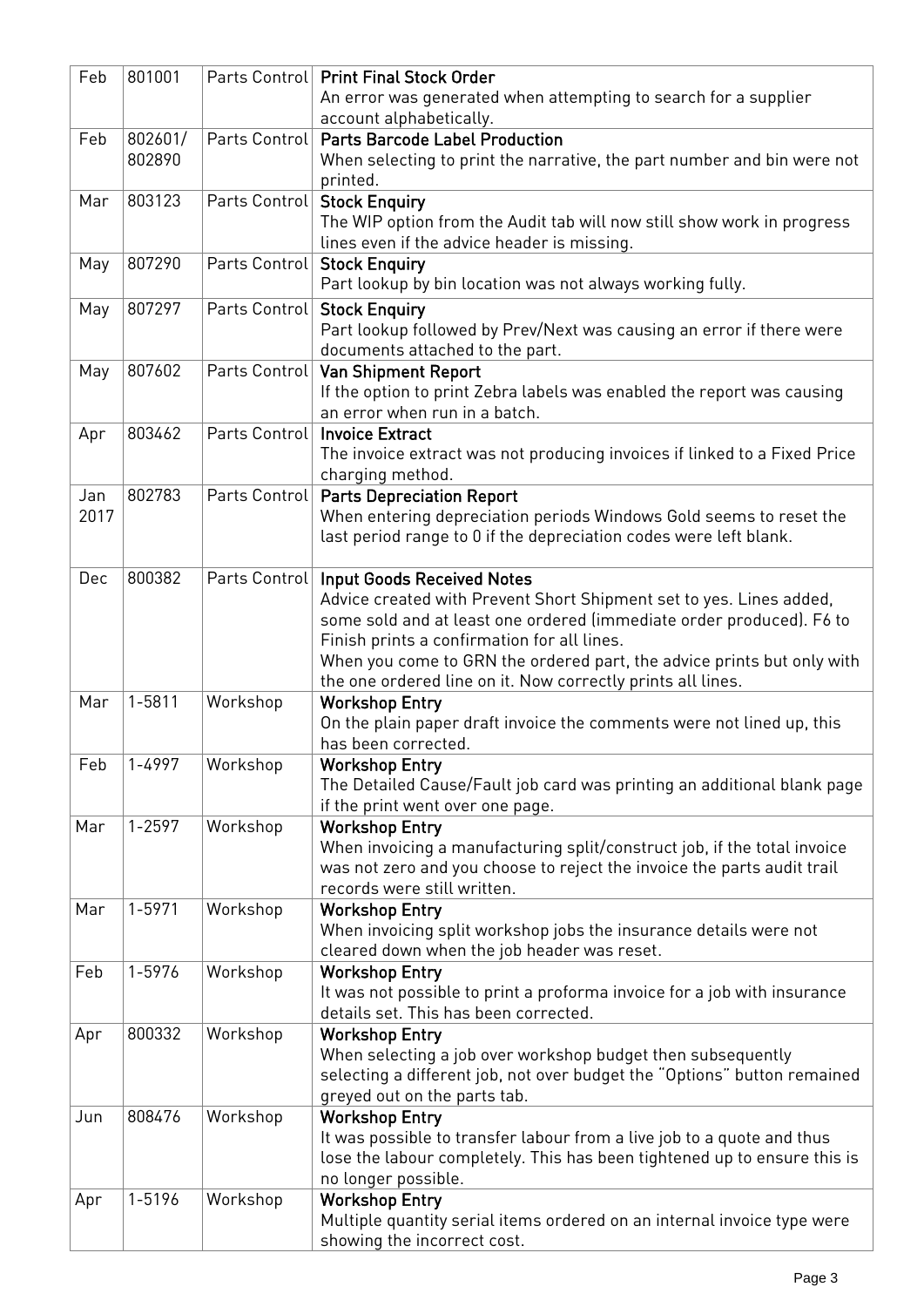| Apr         | 1-5982     | Workshop   | <b>Workshop Entry</b><br>Deletion of a job with an active deposit is now prevented, the deposit<br>must be refunded before invoicing the job.<br>Also, a job that has no parts or labour i.e. zero value and carries a<br>deposit cannot be invoiced. |
|-------------|------------|------------|-------------------------------------------------------------------------------------------------------------------------------------------------------------------------------------------------------------------------------------------------------|
| Jan<br>2017 | 803833     | Workshop   | <b>Workshop Entry</b><br>Sales total override for labour was adding 1 hour to the rounding<br>adjustment values. This will now be zero hours if selecting No to adjust<br>hours.                                                                      |
| Mar         | 801904     | Workshop   | <b>Invoice Recall</b><br>Improvements to the way that labour adjustments display in invoice<br>recall to make them consistent.                                                                                                                        |
| Mar         | 802454     | Workshop   | <b>Labour Efficiency Report</b><br>The total efficiency percentage was not always reported correctly when<br>reporting the split by labour rate.                                                                                                      |
| Feb         | $1 - 6021$ | Workshop   | <b>Labour Analysis Report</b><br>The report was failing if the option for Detached Printing in Windows<br>was enabled.                                                                                                                                |
| Mar         | 803195     | Workshop   | <b>Payroll Timesheet Report</b><br>When running the report and selecting "Hours & Fractions" it was<br>reporting the negative hours as positive.                                                                                                      |
| Feb         | 1-4844     | Workshop   | Scheduler<br>Customer/Wholegood events will now pop up in the scheduler as they<br>do in workshop.                                                                                                                                                    |
| Jan<br>2017 | 802675     | Workshop   | Warranty<br>Warranty invoiced to a Euro supplier uses the standard exchange rate<br>to calculate the Euro value but the posts the currency value to the base<br>currency warranty due account in error.                                               |
| Jun         | 806164     | Wholegoods | <b>Wholegood Lookup</b><br>Wholegood lookup by Order No, Serial No and Invoice were exiting after<br>an initial lookup in Classic, now correctly returns to the Search tab.                                                                           |
| Jan<br>2017 | 803830     | Wholegoods | <b>Wholegood Lookup</b><br>After lookup on specific serial number there was a considerable delay if<br>you move off the header tab of the wholegood record then back to the<br>header.                                                                |
| Mar         | 800380     | Wholegoods | <b>Purchase Order Print</b><br>When printing the Wholegood order, if the supplier account does not<br>have the "Send Orders By" flag set to Email, and the user prints to<br>email, the subject line did not get populated.                           |
| Mar         | $1 - 6041$ | Wholegoods | <b>Purchase Order Print</b><br>When printing multiple orders and selecting to save to the document<br>store, the documents produced were joined to all of the wholegood<br>records.                                                                   |
| Feb         | $1 - 5611$ | Wholegoods | <b>Wholegood Cost Posting</b><br>This program now uses the standard print routines. Previously if a<br>terminal was set to print preview it was still asking for a server printer<br>number.                                                          |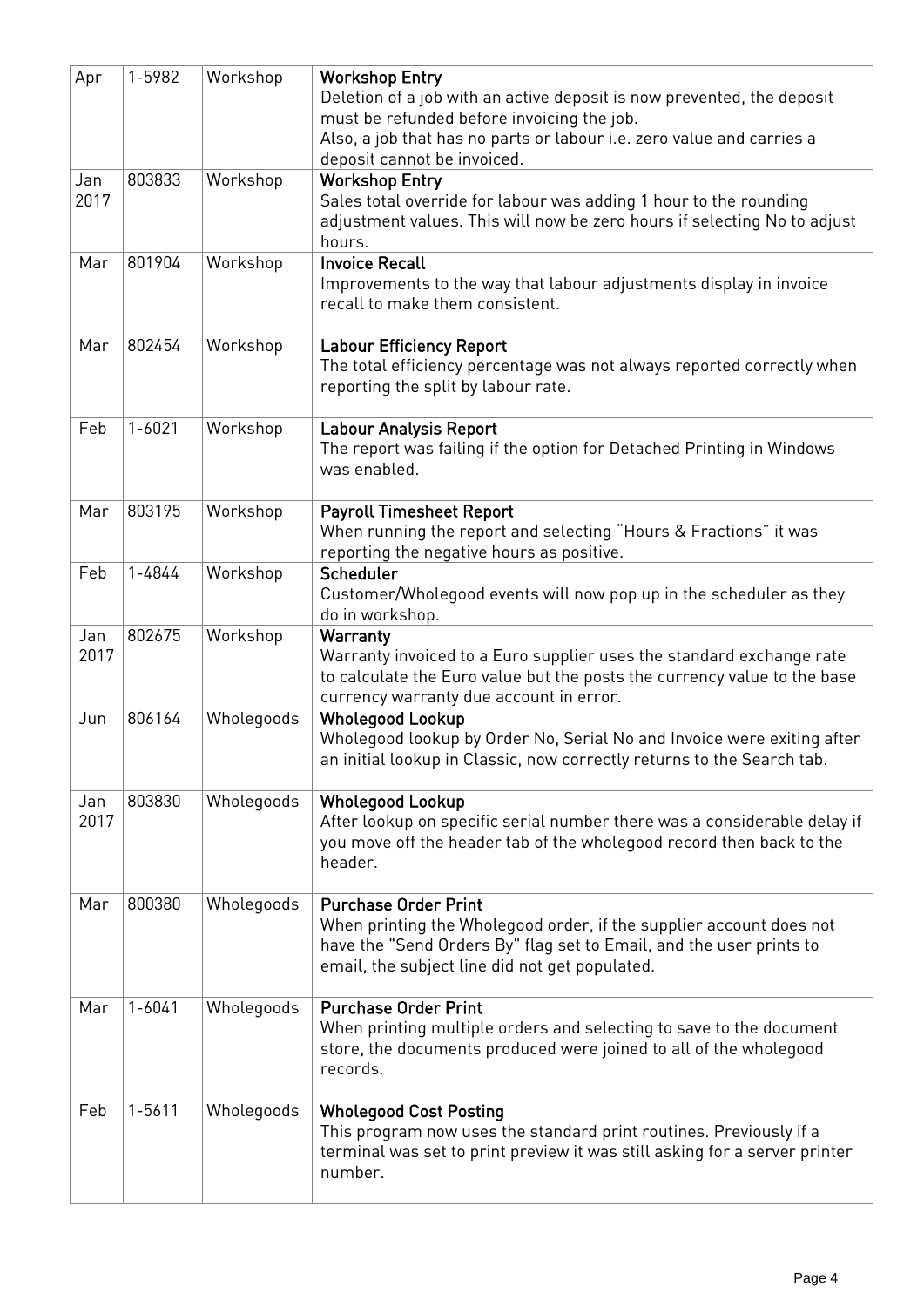| Feb         | $1 - 6063$ | Wholegoods             | <b>Invoice &amp; Self Bill</b><br>When raising a wholegood invoice with an associated finance company<br>the document should be stored against the customer account if the<br>company control is set to post to the customer account rather than the<br>finance account. |
|-------------|------------|------------------------|--------------------------------------------------------------------------------------------------------------------------------------------------------------------------------------------------------------------------------------------------------------------------|
| Feb<br>2017 | 803410     | Wholegoods             | <b>Invoice &amp; Self Bill</b><br>Wholegoods sold under a different zero vat code, e.g. 3, were showing<br>on the Sales Audit & VAT report as rate 1.                                                                                                                    |
| Jan         | 801875     | Planned<br>Maintenance | <b>WSJ Extract</b><br>A change has been made to prevent services extracting where the<br>suggested service date is after the series end date or the contract end<br>date.                                                                                                |
| Mar         | 802826     | Nominal<br>Ledger      | <b>Account Enquiry</b><br>The drill down option on plant hire transactions was not passing the<br>equipment number to the lookup.                                                                                                                                        |
| Jun         | 807280     | Nominal<br>Ledger      | <b>EEC Stats Maintenance</b><br>If a Customer account was set to Batch Accumulated Invoicing the<br>values displayed in the EEC Stats Maintenance were 0.01 instead of the<br>true invoice value.                                                                        |
| Jun         | 808902     | Nominal<br>Ledger      | <b>Accruals/Prepayments</b><br>When importing a journal from .csv file, any invalid nominal accounts<br>are still imported value.                                                                                                                                        |
| Feb         | 801414     | Purchase<br>Ledger     | <b>Stop/Release Invoices for Payment</b><br>An issue where transactions were put on dispute after an extract run by<br>due date. If a new extract was run resetting previous payments the<br>transactions were set back to stop instead of remaining on dispute.         |
| Feb         | 800962     |                        | Sales Ledger   Customer Enquiry<br>The links tab was showing serial parts credited. Credits are now<br>excluded.                                                                                                                                                         |
| Apr         | 805242     | Sales Ledger           | <b>Customer Enquiry</b><br>When sending a customer statement by email from the enquiry<br>program, the email subject line was not being populated automatically.                                                                                                         |
| May         | 802452     | Sales Ledger           | <b>Account Maintenance</b><br>When clearing the debt remark the letter status was not being reset.                                                                                                                                                                       |
| Feb         | 1-5847     | Sales Ledger           | <b>Print Debt Letters</b><br>Date functions such as SME+1 were not working in the print debt letters<br>program.                                                                                                                                                         |
| Jun         | 809751     | Sales Ledger           | <b>Statement Print</b><br>With Windows "Detached Printing" set for a user the statements were<br>not printing.                                                                                                                                                           |
| Mar         | 800235     | System<br>Management   | <b>VAT Rate Maintenance</b><br>It is no longer possible to create a vat rate of 0 as this caused problems<br>when invoicing. VAT Rates have to be in the range 1-99.                                                                                                     |
| Mar         | 802631     | System<br>Management   | <b>Promotion Discount/Carriage</b><br>It was possible to add a duplicate part number to the part offers tab,<br>this has been corrected.                                                                                                                                 |
| Mar         | $1 - 6062$ | System<br>Management   | <b>Personnel Security File</b><br>Users cannot be deleted now if there are outstanding documents that<br>have been forwarded or require payment authorisation.                                                                                                           |